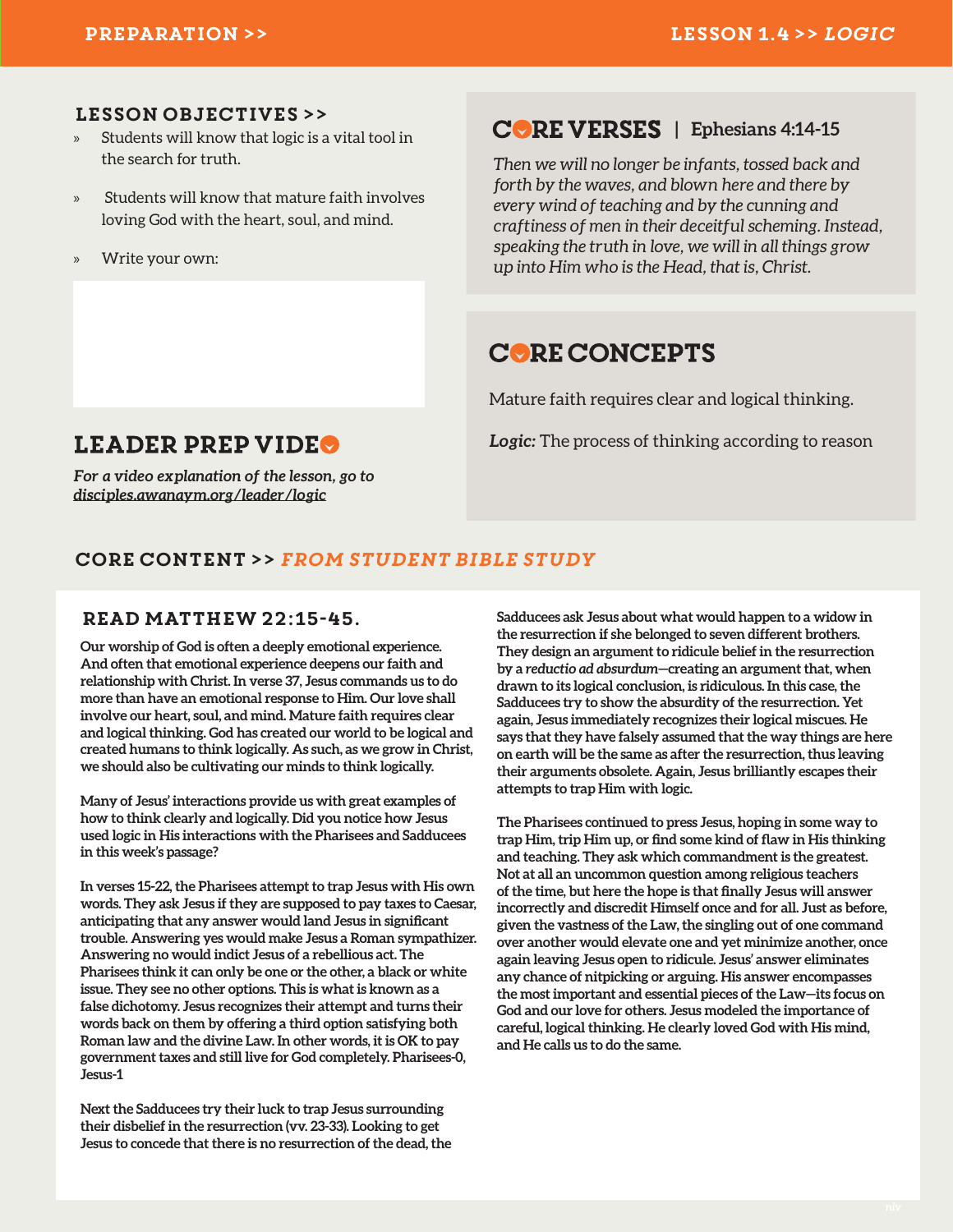## FACILITATION HELP: SHOW AND TELL

This activity is so great that you wonder why you don't get to do it more when you're older. Since it's still the beginning of the year and you're probably still getting to know your students better, have them bring in something that represents who they are. It could be a baseball glove, a playlist they are listening to, or anything that they would want to show that represents them. Take some time in your group going around the circle and having each of your students share for two minutes why they brought in their particular item. If you go over on time, you might want to break up the sharing over the next two weeks.



Advocates.awanaym.org/TRUTH

# CORE CONCEPTS

Mature faith requires clear and logical thinking.

*Logic:* The process of thinking according to reason

## ESSENTIALS QUESTION: Is it necessary for faith to make sense?

#### STUDENT DISCUSSION 1:

## What was the motivation of the Pharisees and Sadducees in trying to trap Jesus?

Pharisees and Sadducees were trying to prove Jesus wrong and maintain their lofty lifestyle. If Jesus is who He says He is and His ways are true, both the Pharisees and the Sadducees will have to begin to humble themselves, pay taxes, care for the poor, and conform to the life Jesus calls all of us to. They also had specific ideas of how they thought the kingdom of God would come and Jesus did not fit within their plan.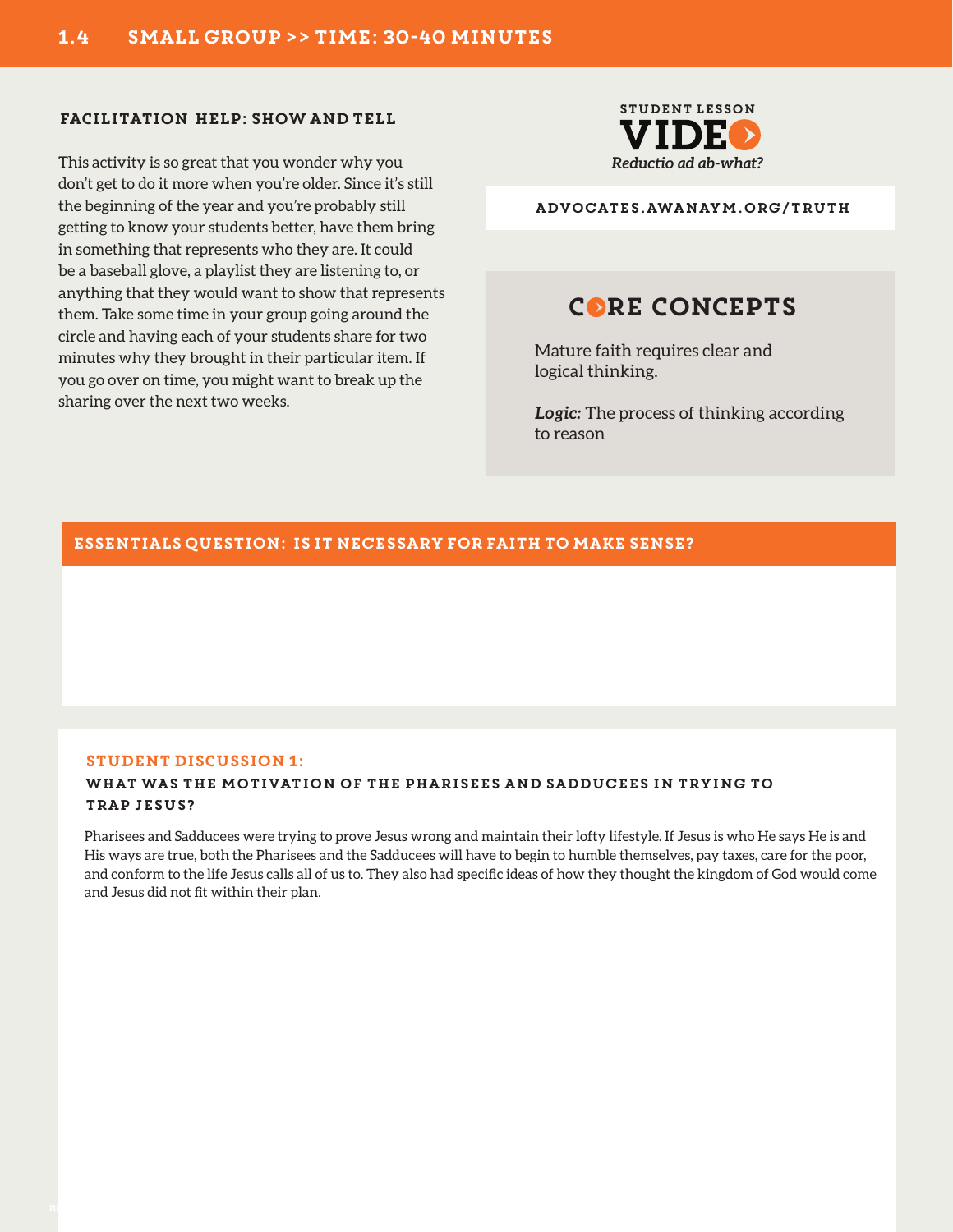## STUDENT DISCUSSION 2:

## Take a look at Paul in Acts 17:1-4, Acts19:8-9, and Acts 28:23-24. How did he use reasoning/logic to lead people to saving knowledge of Christ?

Like Jesus, Paul reasoned from the Scriptures, with which they were already familiar. He also created common ground by using their own culture and context to reason with them. The disciples used the law of Moses and the Prophets to convince them of who Jesus is.

#### STUDENT DISCUSSION 3:

What are some arguments against the Christian faith today? Do you think these arguments are logical?

## Drop The Mic >>

Conclude your discussion with:

- » **ACTION PLAN:** *How do you plan to think and act differently?*
- » **FINAL REFLECTION:** Without logic and understanding, our faith can never mature. Jesus calls us all to the same clear and careful thinking that He demonstrated.
- » **FINAL QUESTION:** *What about your faith doesn't make sense to you?*